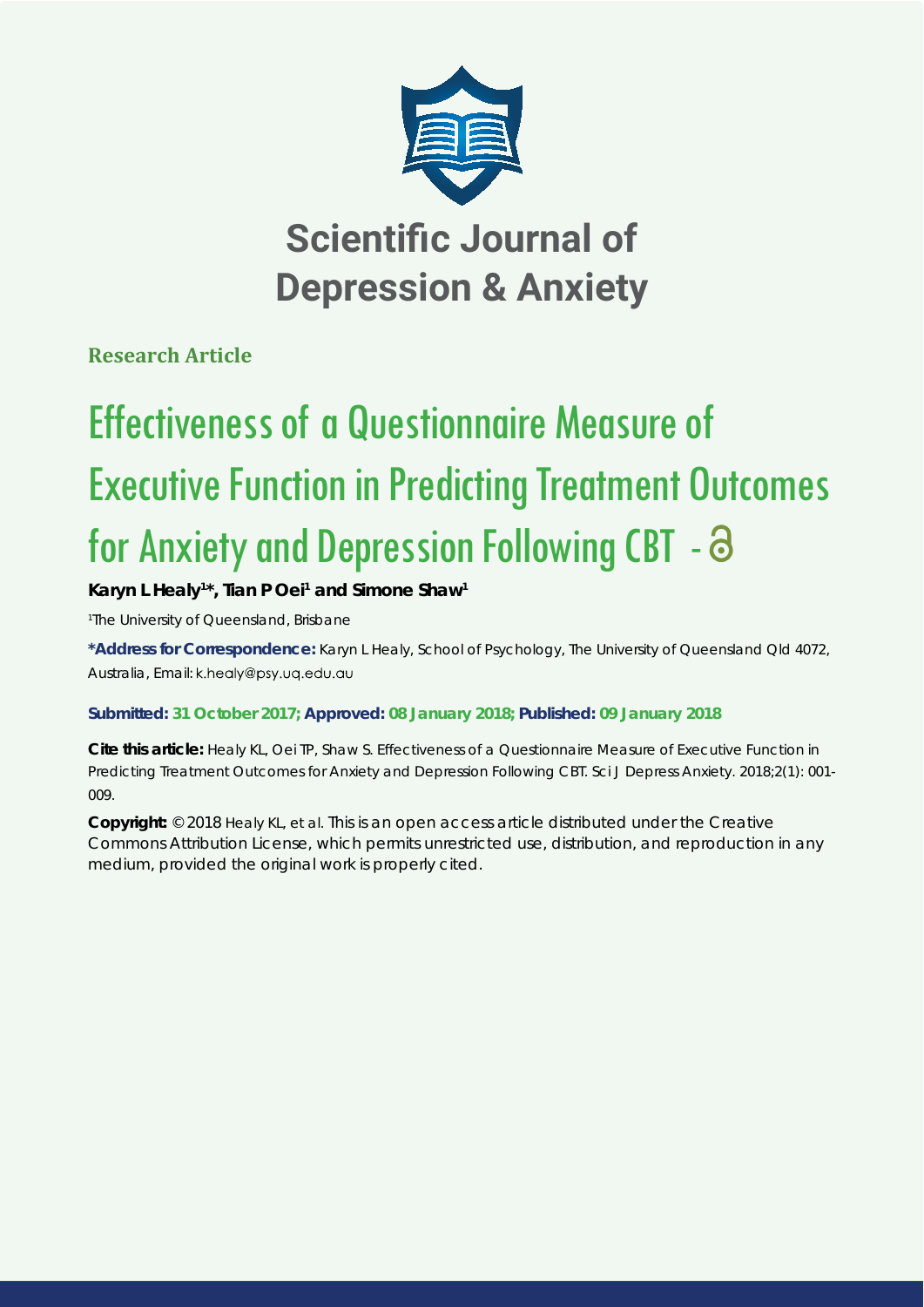#### **ABSTRACT**

Previous research shows deficits in Executive Function (EF) in patients with anxiety and depression. Recent studies have shown that EF measured by neuro-imaging and neuropsychological tests predicts treatment outcomes for depression, but it is unclear whether they predict outcomes for anxiety. Neuro-imaging and neuropsychological tests are effective but intensive procedures that may not always be accessible to clinicians. Previous research has explored the viability of questionnaire measures of EF. A previous study suggests that the Revised Dysexecutive Questionnaire (DEX-R) predicts concurrent depression and anxiety; however, it is unclear how comorbidity influenced these results. The purpose of the current study was to investigate whether a questionnaire measure of EF could predict concurrent depression and anxiety and well as outcomes following treatment. A total of 206 psychiatric outpatients with major depression or anxiety disorders completed the DEX-R prior to Group Cognitive Behavioral Therapy (GCBT). They also completed anxiety and depression scales at pre-and post-treatment. Executive dysfunction predicted symptom severity for pre-treatment anxiety after controlling for comorbid depression, and for pre-treatment depression after controlling for comorbid anxiety. Symptom severity in anxiety was predicted by specific executive deficits in inhibition; symptom severity in depression was predicted by executive problems with volition and social regulation. DEX-R significantly predicted post-treatment symptoms of anxiety but not depression following treatment in GCBT. It was concluded that EF deficits are associated with both anxiety and depressive disorders and predict responsiveness to treatment for anxiety patients. Screening of psychiatric patients for EF and, where indicated, incorporation of neurocognitive training strategies into therapy, may improve treatment outcomes.

**Keywords:** Executive Function; Depression; Mood Disorders; Anxiety Disorders; CBT

#### **INTRODUCTION**

Executive Function (EF) is the higher order, self-regulatory, cognitive processes for monitoring and control of thought and behaviour, associated with the frontal lobes [1,2]. Executive deficits could result from damage to the frontal lobe, or disruptions to the connective pathways mediated by the frontal lobes [3]. Over the past two decades, research has investigated apparent similarities between symptoms of executive dysfunction and symptoms of clinical anxiety and depression. According to the Diagnostic and Statistical Manual of Mental Disorders 5<sup>th</sup> Edition [4], individuals with depression and anxiety typically present with deficits in motivation/volition, problem solving, planning, concentration, emotional stability, psychomotor disturbances and perseverative thoughts; all of these are fundamental deficits in EF [5,6]. Depressed individuals frequently exhibit hypoactivity in cortical regions of the frontal lobes and prefrontal and anterior cingulate, which has been linked with the lack of volition (or planned decisive action) that frequently accompanies depression [7]. Anxiety disorders have sometimes been characterized by problems with inhibition which is defined as the inability to inhibit a prepotent response [8]. For example, panic disorder is characterized by problems with ignoring stimuli [9], as is Obsessive Compulsive Disorder (OCD). Recent meta-analyses have confirmed that both anxiety and depression are associated with a wide range of significant deficits in EF.

A large meta-analysis [10] compared participants with major depressive disorder with healthy controls on neuropsychological measures of EF. Depression was reliably associated with significant impairments in all domains of EF measured (*d* = 0.45–0.58), including inhibition (of a habitual response), shifting (adapting to different sets of rules), updating (of relevant information in working memory), verbal working memory, visuospatial working memory, planning, and verbal fluency. Associations could not be accounted for by processing speed. Deficits were greater in patients with more severe depression, and those taking psychotropic medications. Some evidence suggested there were greater impairments in tasks requiring inhibition than other domains. Other meta-analyses have confirmed that major depression is associated with deficits across numerous domains of EF [11,12].

Recent meta-analyses have examined the relationship of EF with specific anxiety disorders. Snyder, Raiser and Heller [13] found that, compared with healthy controls, a diagnosis of OCD was associated with broad range of EF impairments including inhibition, shifting, updating, verbal and visuospatial working memory or planning (with most effect sizes *d* between 0.3 and 0.5). None of these associations could be accounted for by general motor slowness or by comorbid depression. Depression was a significant moderator on one task measure, the Stroop interference task; samples with comorbid depression had *less* severe problems inhibiting an established response on this task. Another meta-analysis [14] found that patients with OCD were significantly impaired in EF and a wide range of other cognitive domains, independent of symptom severity, medication status or co-morbid disorders. There seemed to be a larger deficit in planning ability than other domains.

Scott et al. [15] conducted a meta-analysis of 60 studies on neurocognitive deficits associated with Post-Traumatic Stress Disorder (PTSD). Compared to healthy controls, patients with PTSD had significant deficits in a wide range of cognitive abilities including EF  $(d = .45)$ . A systematic review [16] of the role of EF in PTSD and, across 18 studies, found that, in comparison with trauma-exposed controls and healthy controls, participants with PTSD showed significantly impaired EF. There were greater impairments in EF for participants with comorbid depression.

A systematic review of studies of panic disorder [17] did not find support for the presence of an impairment in EF, nor other areas of cognitive functioning; however, the findings were inconclusive due to small sample sizes in studies. Isolated studies investigating EF deficits associated with other anxiety disorders report mixed results. For instance, one study of Generalized Anxiety Disorder in later life [18], reported no deficits in EF associated with anxiety unless there was comorbid depression. Another study [19] reported deficits in EF associated with generalized social anxiety disorder. In summary, despite some mixed results, recent large meta-analyses confirm significant deficits in executive deficits associated with major depression and anxiety diagnoses of OCD and PTSD. Given its relationship with anxiety and depression, attention has turned to the role of executive dysfunction in predicting responsiveness to treatment.

Both pharmacological and psychological interventions have been demonstrated to be effective in treating depression [20-22] and anxiety disorders [23]. There have been two meta-analyses of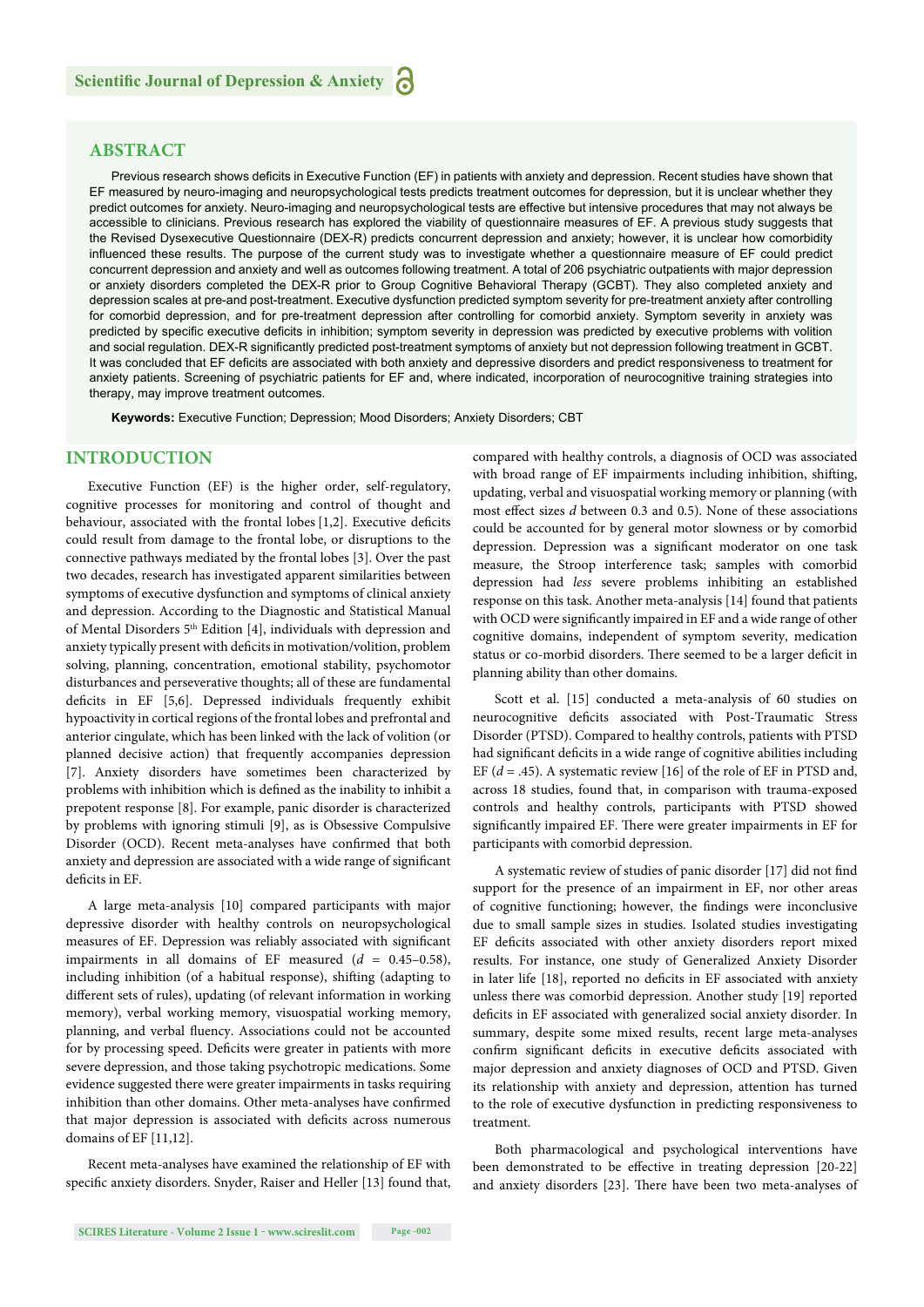predictors of treatment response for depression. A meta-analysis of predictors of treatment outcomes (including pharmacological, psychological and care management) for depression [24], found that poor treatment outcomes were predicted by severity of baseline depression, EF deficits and presence of co-morbid anxiety. There were mixed results about whether the domain of response inhibition was a significant predictor. Another meta-analysis [25] examined whether six domains of EF extracted from eight studies predicted short-term effectiveness of pharmacological interventions. Only performance related to the planning and organisation tasks predicted treatment response; other domains including response inhibition did not. This is consistent with early research linking depression with problems in volition [7]. Using positron emission tomography with inpatients with major depression, Mayberg et al. [26] found that responsiveness to antidepressant medication was predicted by metabolism in the rostral anterior cingulate area of the brain which is deeply involved in action regulation [27]. Gyurak et al. [28] used magnetic resonance imaging to monitor frontoparietal activation in patients with major depression, and found that frontoparietal activation, during the response inhibition task (but not selective attention or working memory tasks) predicted later remission with antidepressant treatment. Overall these studies suggest that inhibition may be central in predicting treatment effectiveness for depression, and that volition (planning and organisation) may also play a role.

At present, research results are inconclusive regarding whether EF predicts treatment outcomes for anxiety disorders. Two studies of generalized anxiety disorder in later life found that pre-treatment EF did not predict treatment outcome, although changes over time in EF were associated with reductions in anxiety [29,30]. Johnco, Wuthrich and Rapee [31] found that pre-treatment cognitive flexibility did not predict outcomes in anxiety or depression following CBT for older participants. Similarly, EF did not predict treatment outcomes following CBT for participants with OCD [32], although nonrecovered patients had lower pre-treatment social functioning than recovered patients. In summary, research has not been successful at predicting treatment outcomes for anxiety from pre-treatment EF.

The present study investigates whether EF predicts treatment outcomes following CBT for outpatients with diagnoses of depression and anxiety. Most studies of EF to date have used neurological imaging or neuropsychological tests of EF. Although highly effective, these intensive assessments may not always be available to clinicians in all settings. Previous research has investigated the utility of psychometric questionnaires including The Dysexecutive Questionnaire (DEX) [33,34] to measure executive dysfunction. Shaw, Oei and Sawang [35] investigated the factor structure of the DEX with community, depressed, anxious, and neurologically impaired samples and found that that a factor structure including factors of Inhibition, Volition, and Social Regulation, was superior to other factor models (DEX-R). Volition is the formation of intention and self-awareness [2]. Inhibition is the ability to inhibit a prepotent response in order to make a less automatic but task-relevant response [37]. Social regulation reflects awareness and concern for social rules [35]. Oei, Shaw and Healy [34] compared EF using the DEX-R in neurological, psychiatric patients and general community members. They found that patients with anxiety had greater EF deficits than all other groups and greater deficits in inhibition and volition; patients with depression reported greater executive dysfunction in volition than the community group. However, given the high co-morbidity between depression and anxiety disorders (50 to 60%) [36], it is

unclear how comorbidity influenced results reported by Oei et al. [34].

The current study investigates whether EF, measured by DEX-R, predicts treatment outcomes for anxiety and depression following CBT for outpatient with diagnoses of major depression or an anxiety disorder. A further aim is to investigate whether EF concurrently predicts symptom severity in depression and anxiety after controlling for comorbidity. We hypothesized that 1) after controlling for comorbidity, that executive dysfunction, would concurrently predict both anxiety and depression; 2) lower levels of pre-treatment executive dysfunction would predict better treatment outcomes for both anxiety and depression 3) that deficits in pre-treatment inhibition would predict both concurrent and post-treatment outcomes for anxiety and 4) that deficits in pre-treatment volition would predict both concurrent and post-treatment outcomes for user.

#### **METHOD**

#### **Participants**

The sample consisted of 206 outpatients with a primary diagnosis of either anxiety (71.4%) or major depression (28.6%) referred to a private psychiatric hospital for Group Cognitive Behavioral Therapy (GCBT). Inclusion criteria were a single primary diagnosis of either anxiety or depression. No patients with a diagnosis of psychosis were included. All diagnoses were made by psychiatrists according to the DSM-IV-TR [38] prior to referral. No psychiatric patient was excluded on the basis of medication status. Anxiety diagnoses included panic disorder (39.3%), generalized anxiety disorder (20.9%), Post-Traumatic Stress Disorder (PTSD) (10.1%), and other anxiety disorders  $(1\%)$ . They were 64.5% female and 35.5% male with an average age of 43.5 years. For 94.9% of participants, English was the primary language. Post-treatment data was available for 144 outpatients who attended the final CBT session (69.9%). There were no significant differences between completers and non-completers on age (F [1, 204] = 1.97, *p* = .162), gender (F [1, 204] = 0.79, *p* = .376) educational level (F [1, 204] = 0.27, *p* = .602), nor pre-treatment anxiety (F [1, 204] = 1.59, *p* = .209), depression (F [1, 204] = 0.94, *p* = .335 or EF DEX-R (F [1, 204] = 2.37, *p* = .125).

#### **Measures**

All measures were written in English.

**Dysexecutive functioning:** EF was assessed pre-treatment using the 15-item revised Dysexecutive Questionnaire (DEX-R) [35]. Item responses range from 0 (*never*) to 4 (*very often*) with higher scores indicating greater dysfunction. Total DEX-R had a Cronbach's  $\alpha$ of .87. EF subscales of Inhibition (e.g. ability to inhibit responses, confabulation, impulsivity), Volition (e.g. planning problems, apathy and lack of drive) and Social Regulation (e.g. lack of concern for social rules) were calculated after Shaw et al. [35]. Internal consistency was good for Inhibition ( $\alpha$  = .79) and Volition ( $\alpha$  = .81). Internal consistency as measured by Cronbach's alpha was low for Social Regulation ( $\alpha$  = .56). However, given low scores on Cronbach's alpha are common for scales with few items, we also calculated mean interitem correlation for Social Regulation (*r* = .39); this was within the recommended range [39].

**Depression and anxiety symptomatology:** Two well established and validated scales were utilized: the Zung Self-Rating Depression Scale (SDS) [40] and the Beck Anxiety Inventory (BAI) [41]. The Zung SDS has demonstrated acceptable reliability, and predictive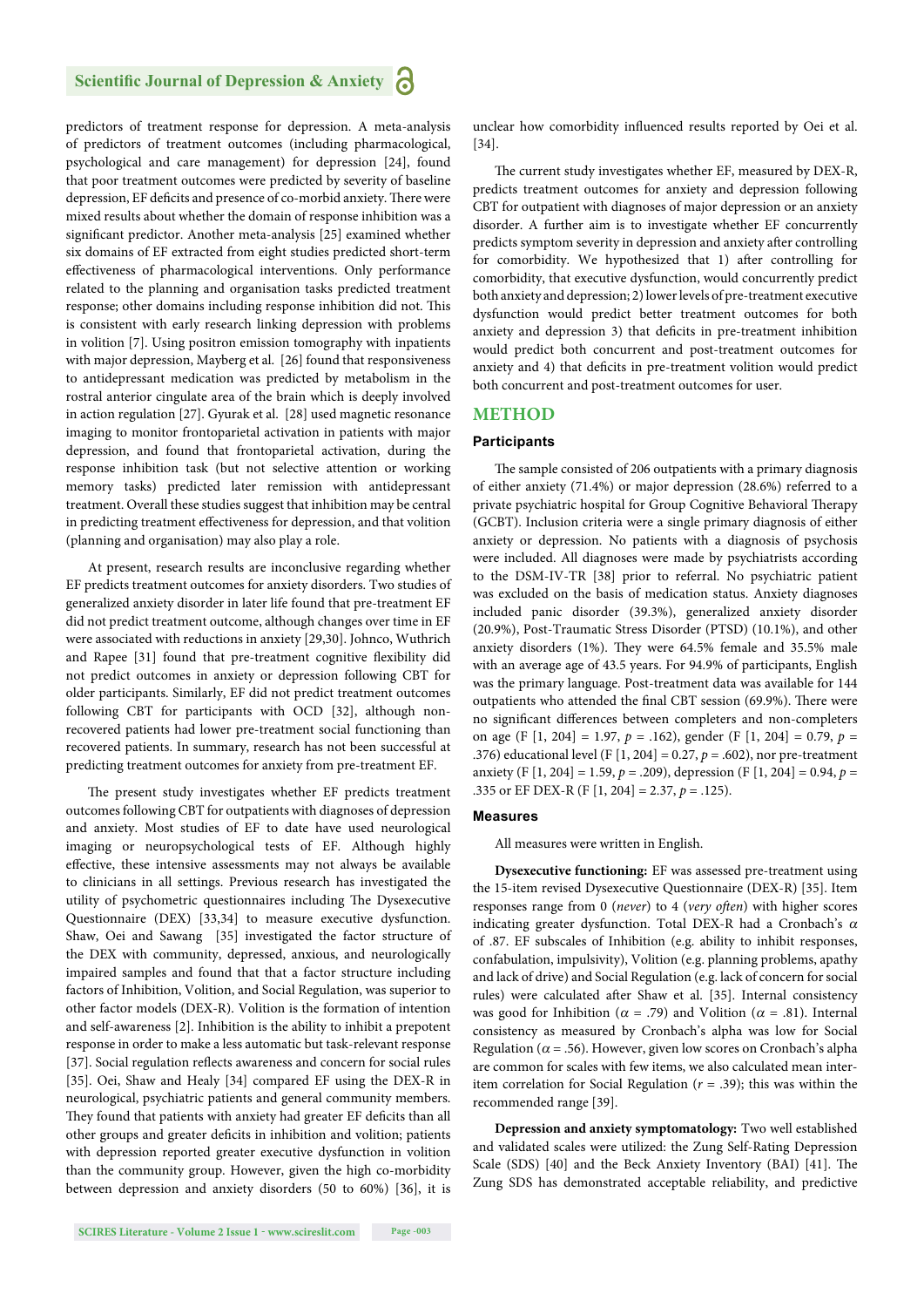validity as a screening measure for diagnosis of depression [42]. It, correlates well (0.69) with the treating physician's global ratings of depressed outpatients during treatment [43]. The BAI is a wellestablished measure demonstrated to have sound psychometric properties including reliability, concurrent and construct validity [41]. For the current sample, the SDS had a Cronbach's *α* of .84 for the pre-treatment scores and .90 for post-treatment scores; Cronbach's *α* for the BAI was .94 for both pre-treatment scores and post-treatment scores.

Procedure: Ethical clearance was received from The University of Queensland and Toowong Private Hospital. As in our previous papers [34,35], participants were recruited from an outpatient psychiatric unit at the Toowong Private Hospital. All patients were referred to the CBT Unit for GCBT and gave informed written consent to participation in the study prior to their involvement. The GCBT programs have been described in previous publications [44-46]. Each group involved, on average, eight patients. Treatment consisted of eight 3.5-hour sessions over 4 weeks. The manualized GCBT program for anxiety comprised psycho-education, self-monitoring, relaxation exercises, cognitive restructuring, interoceptive and in vivo exposure, problem solving, maintenance and relapse prevention. The manualized GCBT program for depression covered psycho-education, self-monitoring, relaxation, behavioral activation, cognitive monitoring and restructuring, problem solving, maintenance and relapse prevention. The anxiety and depression programs are documented in unpublished workbooks by Oei at Toowong Private Hospital. All groups were facilitated by a clinical psychologist with over 20 years of GCBT experience and a psychiatric nurse with extensive experience in GCBT. Participants completed DEX-R, anxiety and depression scales prior to treatment and anxiety and depression scales after GCBT.

#### **Statistical Analyses**

We first conducted a MANOVA to compare pre-treatment differences on anxiety, depression and DEX-R scores for patients with an anxiety diagnosis compared with patients with a depression diagnosis; this was then repeated substituting DEX-R subscales. To determine whether executive dysfunction could predict symptom severity in anxiety and depression after taking into account comorbidity, we conducted a series of stepwise Hierarchical Multiple Regression Analyses (HMR) through SPSS, using either pre-treatment anxiety or pre-treatment depression as the outcome variable, as described by Tabachnick and Fidell [47]. When pretreatment anxiety was the outcome variable, the order of entry of predictor variables was as follows: Step 1 pre-treatment depression; Step 2 primary diagnostic category (anxiety versus depression); Step 3 executive dysfunction; Step 4 two-way product terms involving executive dysfunction and diagnostic category. When pre-treatment depression was the outcome variable, pre-treatment depression was substituted at Step 1, and pre-treatment anxiety was substituted at Step 2. We centred each variable before calculating product terms to avoid problems of multicollinearity associated with utilizing product terms in regression [48].

We used a parallel procedure to test if pre-treatment DEX-R scales predicted treatment outcomes in depression and anxiety following GCBT. We first checked for change in depression and anxiety scores between pre and post-treatment using ANOVAs. We used HMR to test whether DEX-R scales would predict post-treatment anxiety after controlling for pre-treatment anxiety and primary diagnosis, and whether DEX-R scales would predict post-treatment depression after controlling for pre-treatment depression and primary diagnosis.

#### **RESULTS**

#### **Preliminary Analyses**

 Missing values (< 5% for each variable) were scattered randomly throughout the data so did not pose any methodological problems [49]. Several DEX-R scales, depression and anxiety scales had a significant positively skew  $(Z > 1.96)$  and were kurtosed, which is not uncommon with clinical data [50]. However multiple regression assumes normality [47], so we transformed the data. Analyses of transformed data yielded the same pattern of results as the untransformed data, so the untransformed analyses were reported.

#### **Comparison of Anxious and Depressed Groups on Clinical Measures**

We conducted MANOVAs to check differences in pre-treatment scores for patients with an anxiety diagnosis compared with patients with depression. The anxious group had higher scores than the depressed group on anxiety  $(F [1, 203] = 58.20, p < .001)$ , depression (*F* [1, 203] = 24.70, *p* < .001), total DEX-R (*F* [1, 203] = 25.05, *p* < .001) and DEX-R subscales of Inhibition (*F* [1, 203] = 17.46, *p* < .001), Volition (*F* [1, 203] = 27.37, *p* < .001), but not Social Regulation (*F* [1,  $203$ ] = 0.70,  $p = .405$ ).

#### **Executive Dysfunction as a Predictor of Pre-Treatment Anxiety**

| Table 1: Means, Standard Deviations and Inter-correlations between variable.            |               |             |            |             |                |             |            |            |            |  |  |
|-----------------------------------------------------------------------------------------|---------------|-------------|------------|-------------|----------------|-------------|------------|------------|------------|--|--|
| <b>Variables</b>                                                                        | Mean (SD)     | $\mathbf n$ | 1.         | 2.          | 3.             | 4.          | 5.         | 6.         | 7.         |  |  |
| 1. Pre-treatment<br>anxiety                                                             | 23.49 (13.25) | 206         |            |             |                |             |            |            |            |  |  |
| 2. Post-treatment<br>anxiety                                                            | 15.79 (12.21) | 143         | .62<br>*** |             |                |             |            |            |            |  |  |
| 3. Pre-treatment<br>depression                                                          | 52.73 (9.48)  | 206         | .61<br>*** | .56<br>***  |                |             |            |            |            |  |  |
| 4. Post-treatment<br>depression                                                         | 46.17 (11.05) | 144         | .45<br>*** | .70<br>***  | .69<br>***     |             |            |            |            |  |  |
| 5. DEX-R total<br>score                                                                 | 24.39 (10.30) | 206         | .52<br>*** | .45<br>***  | .54<br>***     | .48<br>***  |            |            |            |  |  |
| 6. DEX-R<br><b>Inhibition</b>                                                           | 8.18(4.61)    | 206         | .47<br>*** | .28<br>$**$ | .36<br>***     | .27<br>$**$ | .85<br>*** |            |            |  |  |
| <b>7. DEX-R</b><br><b>Volition</b>                                                      | 13.76 (5.82)  | 206         | .50<br>*** | .47<br>***  | .64<br>***     | .55<br>***  | .91<br>*** | .59<br>*** |            |  |  |
| 8. DEX-R Social<br><b>Regulation</b>                                                    | 2.46(1.97)    | 205         | .15<br>÷   | .23<br>$**$ | .09            | .20<br>$**$ | .57<br>*** | .36<br>*** | .40<br>*** |  |  |
| $* p < .05$<br>Table 1 shows means standard deviations and bivariate correlations There | ** $p < .01$  |             |            |             | *** $p < .001$ |             |            |            |            |  |  |

Table 1 shows means, standard deviations and bivariate correlations. There were significant correlations between DEX-R scales, anxiety and depression measures

|             | Table 2: DEX-R as a Predictor of Concurrent Anxiety. |                                |                      |               |                |                 |                 |  |  |  |  |
|-------------|------------------------------------------------------|--------------------------------|----------------------|---------------|----------------|-----------------|-----------------|--|--|--|--|
|             | <b>Predictor</b>                                     |                                | <b>Anxiety Score</b> |               |                |                 |                 |  |  |  |  |
| <b>Step</b> | <b>Variables</b><br>Added                            | В [95% СЛ                      | <b>SEB</b>           | $\beta$       | $R^2$<br>(adj) | $\triangle R^2$ | F<br>Change     |  |  |  |  |
| 1.          | Depression<br>Score                                  | $0.57$ [0.41; 0.74]            | 0.08                 | .41<br>***    | .37<br>***     | .38             | 123.08<br>***   |  |  |  |  |
| 2.          | Diagnostic<br>Group                                  | $-9.49$ [ $-12.82$ ; $-6.16$ ] | 1.69                 | $-.32$<br>*** | .45<br>***     | .08             | 30.87<br>***    |  |  |  |  |
| 3.          | DEX-R                                                | 0.24 [0.09; 0.39]              | 0.08                 | .19<br>**     | .48<br>***     | .03             | 11.59<br>$***$  |  |  |  |  |
| 4.          | DEX-R x<br>Diagnosis                                 | $-0.43$ [ $-0.75$ ; $-0.11$ ]  | .16                  | $-.14$        | .50            | .02             | 6.85<br>$\star$ |  |  |  |  |
|             | ** $p < .01$<br>*** $p < .001$<br>$* p < .05$        |                                |                      |               |                |                 |                 |  |  |  |  |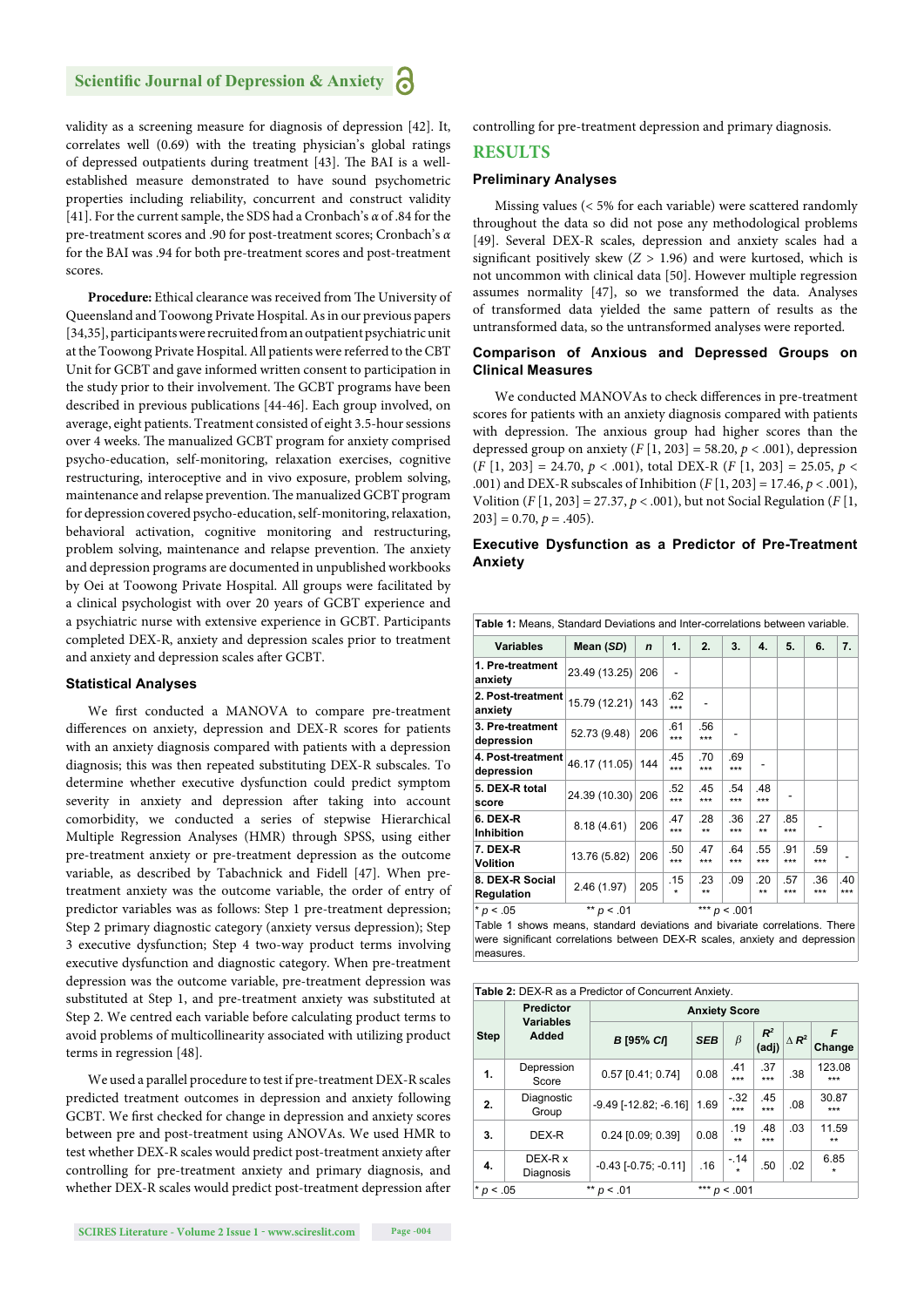#### **Scientific Journal of Depression & Anxiety**

Tables 2 and 3 show HMR, using total DEX-R to predict concurrent anxiety, after controlling for depression. Pre-treatment depression scores at Step 1 and diagnostic category at Step 2 both predicted pre-treatment anxiety scores (*p* < .001). At Step 3, inclusion of the DEX-R total scores improved prediction of pre-treatment anxiety scores ( $p = .001$ ). There were further improvements to the model with inclusion of 2-way product terms at Step 4 (*p* = .010). The variables which accounted for unique variance in anxiety scores were depression scores ( $\beta$  = .41,  $p$  < .001), diagnostic category ( $\beta$  =  $-0.32, p < 0.001$ , DEX-R total scores ( $\beta = 0.19, p = 0.002$ ) and DEX-R X Diagnosis ( $\beta$  = -.41  $p$  = .010). So, higher anxiety scores were predicted by an anxiety diagnosis, higher scores on DEX-R and the interaction term. Figure 1 graphs the significant two-way interaction. There is a steeper gradient for the relationship between DEX-R and anxiety for patients with an anxiety diagnosis than for patients with a depression diagnosis, meaning that higher levels of DEX-R predict proportionately higher levels of anxiety for anxiety patients than for depression patients.

Table 3 shows that when DEX-R sub-scales (instead of total DEX-R) were entered at Step 3, this still significantly improved prediction of concurrent anxiety  $(F [3, 199] = 6.42, p < .001)$  but inclusion of product terms at Step 4 made no further improvement  $(F [3, 196] = 2.10, p = .102)$ . The variables accounting for unique variance in pre-treatment anxiety scores were depression scores  $(\beta)$  $p = -0.45$ ,  $p < .001$ ), diagnostic category ( $\beta = .41$ ,  $p < .001$ ) and DEX-R Inhibition ( $\beta = .23$ ,  $p = .001$ ). So, higher pre-treatment anxiety scores were predicted by an anxiety diagnosis and higher scores on DEX-R Inhibition.

#### **Executive Dysfunction as a Predictor of Pre-Treatment Depression**

Table 4 shows the HMR using total DEX-R to predict depression scores after controlling for anxiety scores. At Step 1, anxiety scores predicted pre-treatment depression (*p* < .001) but diagnostic category at Step 2 did not (*p* = .417). Inclusion of whole-scale DEX-R at Step 3 improved the model ( $p < .001$ ) but inclusion of product terms at Step 4 made no further improvement ( $p = .358$ ). The variables which accounted for unique variance in depression scores were anxiety scores ( $\beta = .46$ ,  $p < .001$ ) and DEX-R total score ( $\beta = .31$ ,  $p < .001$ ). So, higher pre-treatment depression scores were predicted by higher scores on DEX-R.

|             | Table 3: DEX-R Subscales as Predictors of Concurrent Anxiety. |                                |      |               |                |                   |               |  |  |  |
|-------------|---------------------------------------------------------------|--------------------------------|------|---------------|----------------|-------------------|---------------|--|--|--|
|             |                                                               | <b>Anxiety Score</b>           |      |               |                |                   |               |  |  |  |
| <b>Step</b> | <b>Predictor</b><br><b>Variables Added</b>                    | <b>B</b> [95% C/]              | SEB  | $\beta$       | $R^2$<br>(adj) | $\wedge$<br>$R^2$ | F<br>Change   |  |  |  |
| 1.          | <b>Depression Score</b>                                       | $0.62$ [0.43; 0.81]            | 0.10 | .45<br>***    | .37<br>***     | .38               | 122.34<br>*** |  |  |  |
| 2.          | Diagnostic Group                                              | $-9.98$ [ $-12.39$ ; $-5.58$ ] | 1.73 | $-.31$<br>*** | .45<br>***     | .08               | 30.48<br>***  |  |  |  |
|             | DEX-R Inhibition                                              | $0.65$ $[0.29; 1.00]$          | 0.18 | .23<br>***    |                |                   |               |  |  |  |
| 3.          | DEX-R Volition                                                | $-0.06$ $[-0.42; 0.30]$        | 0.18 | $-.03$        | .49<br>***     | .05               | 6.42<br>***   |  |  |  |
|             | DEX-R Social<br>Regulation                                    | $0.09$ [-0.66; 0.84]           | 0.38 | .01           |                |                   |               |  |  |  |
|             | DEX-R Inhibition x<br>Diagnosis                               | $-0.23$ [ $-1.09$ ; 0.63]      | 0.44 | $-.03$        |                |                   |               |  |  |  |
| 4.          | DEX-R Volition x<br>Diagnosis                                 | $-0.35$ [ $-1.03$ ; 0.32]      | 0.34 | $-.07$        | .50<br>***     | .02               | 2.10          |  |  |  |
|             | DEX-R Social Reg<br>x Diagnosis                               | $-0.98$ [ $-2.67; 0.72$ ]      | 0.86 | $-.06$        |                |                   |               |  |  |  |
|             | *** $p < .001$<br>** $p < .01$<br>$*$ p < .05                 |                                |      |               |                |                   |               |  |  |  |







|                                               | Table 4: DEX-R as a Predictor of Concurrent Depression. |                         |            |            |                |                 |               |  |  |  |  |
|-----------------------------------------------|---------------------------------------------------------|-------------------------|------------|------------|----------------|-----------------|---------------|--|--|--|--|
|                                               |                                                         | <b>Depression Score</b> |            |            |                |                 |               |  |  |  |  |
| <b>Step</b>                                   | <b>Predictor</b><br><b>Variables Added</b>              | <b>B</b> [95% CI]       | <b>SEB</b> | $\beta$    | $R^2$<br>(adj) | $\triangle R^2$ | F<br>Change   |  |  |  |  |
| 1.                                            | <b>Anxiety Score</b>                                    | 0.33 [0.23; 0.42]       | 0.05       | .46<br>*** | .37<br>***     | .38             | 123.08<br>*** |  |  |  |  |
| 2.                                            | Diagnostic Group                                        | $0.15$ [-2.57; 2.86]    | 1.38       | .01        | .37<br>***     | .00             | 0.66          |  |  |  |  |
| 3.                                            | DEX-R                                                   | $0.28$ [0.17; 0.40]     | 0.06       | .31<br>*** | .44<br>***     | .07             | 24.15<br>***  |  |  |  |  |
| 4.                                            | DEX-R x Diagnosis                                       | $0.12$ [-0.13; 0.37]    | .13        | .05        | .44            | .00             | 0.89          |  |  |  |  |
| *** $p < .001$<br>** $p < .01$<br>$* p < .05$ |                                                         |                         |            |            |                |                 |               |  |  |  |  |

Table 5 shows the HMR for depression scores using the DEX-R subscales. Inclusion of DEX-R subscales at Step 3 significantly improved prediction of pre-treatment depression ( $p < .001$ ), but inclusion of the product terms at Step 4 made no further improvement ( $p = 176$ ). The variables which accounted for unique variance in depression scores were DEX-R Volition ( $\beta$  = .58,  $p$  < .001), anxiety score ( $\beta$  = .40,  $p$  < .001), and DEX-R Social Regulation ( $\beta$  = .13,  $p$  = .014). So, higher depression scores were predicted by higher scores in DEX-R Volition, and lower scores on DEX-R Social Regulation.

#### **Evaluation of GCBT Treatment Outcomes**

We tested for reductions in depression and anxiety symptomatology following GCBT. Means and standard deviations for pre and post measures for anxiety and depression are displayed in Table 1. There were significant reductions in anxiety  $(t \mid 142] =$ 8.66*, p* < .001)*,* and depression (*t* (143) = 7.60*, p* < .001)*.* As there was no control group in the clinical setting, we used a pre-post bias correction to calculate effect size recommended by Morris and De Shon [51], resulting in medium effect sizes for anxiety  $(d = 0.53)$  and depression,  $(d = 0.43)$ .

#### **DEX-R Scales as Predictors of Treatment Outcomes for Anxiety**

Table 6 and 7 show HMR using DEX-R scales to predict posttreatment anxiety, after controlling for pre-treatment anxiety.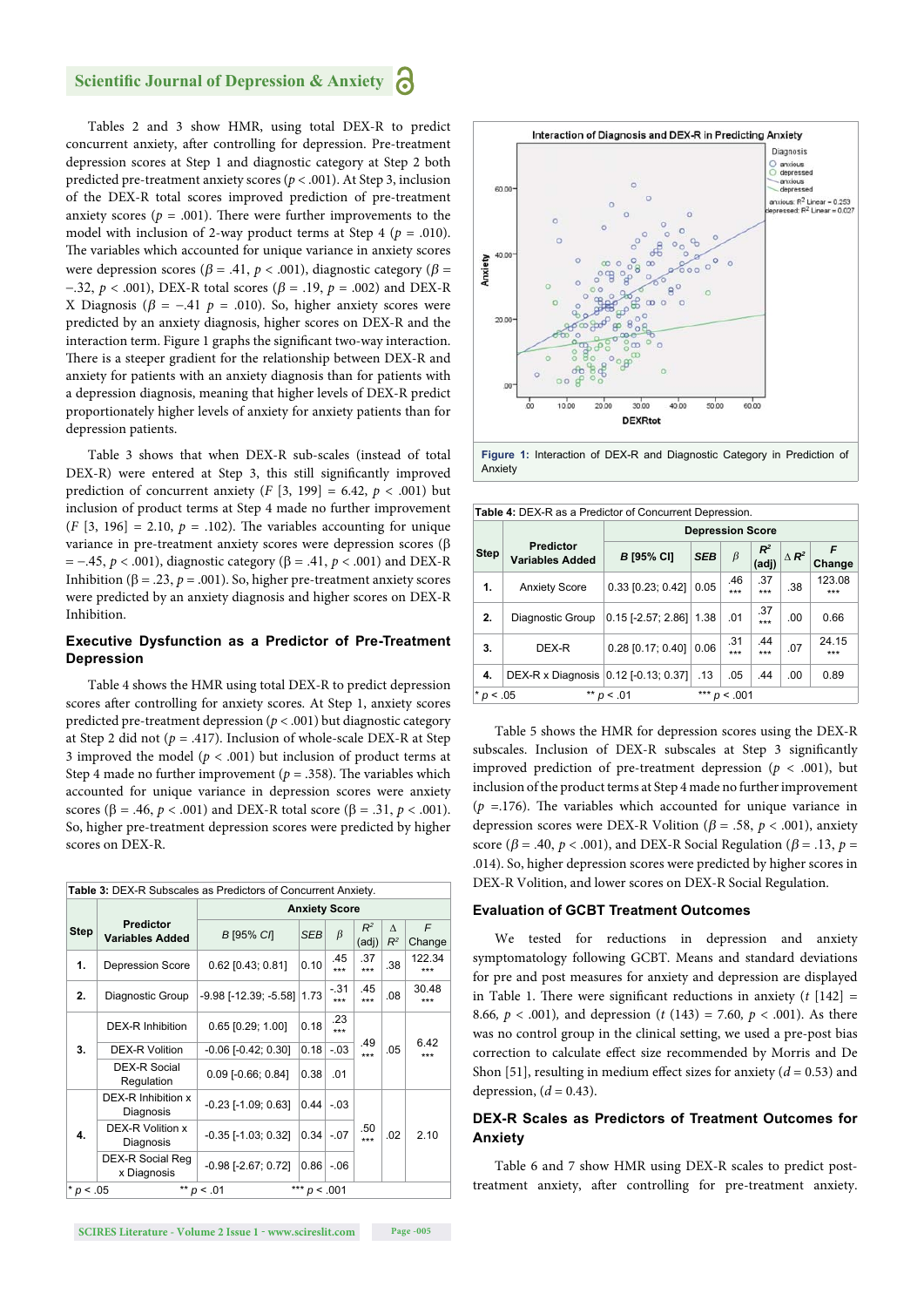For both regressions, inclusion of pre-treatment anxiety at Step 1 significantly contributed to the prediction of post-treatment anxiety (*p* < .001) but inclusion of diagnostic group at Step 2 did not (*p* = .363). Table 6 shows that inclusion of DEX-R total score at Step 3 improved prediction of post-treatment anxiety ( $p = .011$ ), but inclusion of the interaction term at Step 4 did not (*p* = .993). At Step 4, pre-treatment anxiety ( $\beta$  = .50,  $p$  < .001), and DEX-R total score ( $\beta$  = .20,  $p$  = .011), accounted for significant unique variance in post-treatment anxiety. That is, better treatment outcomes in anxiety were predicted by lower levels of pre-treatment anxiety and lower DEX-R total score. Table 7 shows that when DEX-R subscales were used instead of DEX-R total score at Step 3, DEX-R subscales improved prediction of pretreatment anxiety ( $p = .003$ ), but inclusion of product terms at Step 4 did not. Variables accounting for unique variance in post-treatment anxiety were pre-treatment anxiety ( $\beta$  = .48,  $p$  < .001), DEX-R Volition ( $\beta$  = .24,  $p$  = .008) and DEX-R Social Regulation ( $\beta$  = .16,  $p$ ) = .020). Th at is, better treatment outcomes for anxiety were predicted by lower levels of pre-treatment anxiety, DEX-R Volition and DEX-R Social Regulation.

#### **DEX-R Scales as Predictors of Treatment Outcomes for Depression**

Tables 8 and 9 show HMR, using DEX-R scales, to predict posttreatment outcomes for depression scores. For both regressions, inclusion of pre-treatment depression at Step 1 significantly

|             | <b>Table 5: DEX-R Subscales as Predictor of Concurrent Depression.</b> |                                  |                |              |                |                 |               |  |  |
|-------------|------------------------------------------------------------------------|----------------------------------|----------------|--------------|----------------|-----------------|---------------|--|--|
|             |                                                                        | <b>Depression Score</b>          |                |              |                |                 |               |  |  |
| <b>Step</b> | <b>Predictor Variables</b><br>Added                                    | <b>B</b> [95% CI]                | <b>SEB</b>     | $\beta$      | $R^2$<br>(adj) | $\triangle R^2$ | F<br>Change   |  |  |
| 1.          | <b>Anxiety Score</b>                                                   | $0.29$ [0.20; 0.38]              | 0.04           | .40<br>***   | .37<br>***     | .38             | 122.34<br>*** |  |  |
| 2.          | Diagnostic Group                                                       | 1.13 [-1.34; 3.60]               | 1.25           | .05          | .37<br>***     | .00             | 0.67          |  |  |
|             | DEX-R Inhibition                                                       | $-0.19$ [ $-0.44$ ; 0.06]        | 0.13           | $-.09$       |                |                 | 26.95<br>***  |  |  |
| 3.          | <b>DEX-R Volition</b>                                                  | $0.94$ [0.74; 1.15]              | 0.11           | .58<br>***   | .55            | .18             |               |  |  |
|             | <b>DEX-R Social</b><br>Regulation                                      | $-0.76$ [ $-1.26$ ;<br>$-0.27$ ] | 0.25           | 0.16<br>$**$ | $***$          |                 |               |  |  |
|             | DEX-R Inhibition x<br>Diagnosis                                        | $0.48$ [-0.10; 1.06]             | 0.30           | .10          |                |                 |               |  |  |
| 4.          | DEX-R Volition x<br>Diagnosis                                          | $0.06$ [-0.40; 0.53]             | 0.24           | .02          | .55<br>$***$   | 1.6             | 1.67          |  |  |
|             | DEX-R Social Reg x<br>Diagnosis                                        | $-0.97$ [ $-2.12$ ; 0.18] 0.58   |                | $-.09$       |                |                 |               |  |  |
| $* p < .05$ |                                                                        | ** $p < .01$                     | *** $p < .001$ |              |                |                 |               |  |  |

|             | <b>Predictor</b>                | <b>Post Treatment Anxiety Score</b> |            |                |                |            |                 |
|-------------|---------------------------------|-------------------------------------|------------|----------------|----------------|------------|-----------------|
| <b>Step</b> | <b>Variables Added</b>          | <b>B</b> [95% CI]                   | <b>SEB</b> | $\beta$        | $R^2$<br>(adj) | Δ<br>$R^2$ | F<br>Change     |
| 1.          | <b>Pre Treatment</b><br>Anxiety | $0.49$ [0.33; 0.65]                 | 0.08       | .50<br>***     | .38<br>***     | .38        | 81.80<br>***    |
| 2.          | Diagnostic Group                | $-1.09$ [ $-5.70$ ; 3.52] 2.33      |            | $-.04$         | .38<br>***     | .00        | 0.83            |
| 3.          | DEX-R                           | $0.25$ [0.06; 0.44]                 | 0.10       | .20            | .40<br>***     | .03        | 6.65<br>$\star$ |
| 4.          | DEX-R x<br>Diagnosis            | $0.00$ [-0.43; 0.43]                | 0.22       | .00            | .40<br>***     | .00        | 0.00            |
| $* p < .05$ |                                 | ** $p < .01$                        |            | *** $p < .001$ |                |            |                 |

|             | <b>Table 7: DEX-R Subscales as Predictors of Post-Treatment Anxiety.</b> |                                |                                     |                |                |                    |              |  |  |  |  |
|-------------|--------------------------------------------------------------------------|--------------------------------|-------------------------------------|----------------|----------------|--------------------|--------------|--|--|--|--|
|             |                                                                          |                                | <b>Post Treatment Anxiety Score</b> |                |                |                    |              |  |  |  |  |
| <b>Step</b> | <b>Predictor</b><br><b>Variables Added</b>                               | В [95% СЛ                      | <b>SEB</b>                          | $\beta$        | $R^2$<br>(adj) | $\Lambda$<br>$R^2$ | F<br>Change  |  |  |  |  |
| 1.          | Pre Treatment<br><b>Anxiety Score</b>                                    | $0.47$ [0.31; 0.63]            | 0.08                                | .48<br>***     | .38<br>***     | .38                | 81.80<br>*** |  |  |  |  |
| 2.          | Diagnostic Group                                                         | $-1.54$ [ $-6.12$ ; 3.05]      | 2.32                                | $-0.06$        | .38<br>***     | .00                | 0.83         |  |  |  |  |
|             | DEX-R Inhibition                                                         | $-0.26$ [ $-0.71$ ; 0.20]      | 0.23                                | $-.09$         |                |                    |              |  |  |  |  |
| 3.          | <b>DEX-R Volition</b>                                                    | $0.49$ [0.13; 0.85]            | 0.18                                | .24<br>$^{**}$ | 43<br>***      | .06                | 4.82<br>$**$ |  |  |  |  |
|             | DEX-R Social<br>Regulation                                               | 1.11 [0.18; 2.04]              | 0.47                                | .16            |                |                    |              |  |  |  |  |
|             | DEX-R Inhibition x<br>Diagnosis                                          | $0.84$ [-0.21; 1.89]           | 0.53                                | .13            |                |                    |              |  |  |  |  |
| 4.          | DEX-R Volition x<br>Diagnosis                                            | $-0.47$ [ $-1.26$ ; 0.33]      | 0.40                                | $-.10$         | .43<br>***     | .02                | 1.39         |  |  |  |  |
|             | DEX-R Social Reg<br>x Diagnosis                                          | $-0.96$ [ $-3.07$ ; 1.15] 1.07 |                                     | $-.07$         |                |                    |              |  |  |  |  |
| * $p < .05$ |                                                                          | ** $p < .01$                   |                                     | *** $p < .001$ |                |                    |              |  |  |  |  |

**Table 8:** DEX-R as a Predictor of Post-Treatment Depression.

|             |                                            | <b>Post Treatment Depression Score</b> |            |                |                |                 |               |  |  |  |  |
|-------------|--------------------------------------------|----------------------------------------|------------|----------------|----------------|-----------------|---------------|--|--|--|--|
| <b>Step</b> | <b>Predictor</b><br><b>Variables Added</b> | В [95% СЛ                              | <b>SEB</b> | $\beta$        | $R^2$<br>(adj) | $\triangle R^2$ | F<br>Change   |  |  |  |  |
| 1.          | Pre-Treatment<br><b>Depression Score</b>   | 0.71 [0.53; 0.88]                      | 0.09       | .61<br>***     | .47<br>***     | .48             | 122.53<br>*** |  |  |  |  |
| 2.          | Diagnostic Group                           | $-1.86$ [ $-5.51$ ; 1.79]              | 1.84       | $-.08$         | .47<br>***     | .00             | 0.99          |  |  |  |  |
| 3.          | DEX-R                                      | $0.12$ [-0.06; 0.29]                   | 0.09       | .10            | .48<br>***     | .01             | 2.14          |  |  |  |  |
| 4.          | DEX-R x<br>Diagnosis                       | $-0.16$ $[-0.52; 0.20]$                | .18        | $-.06$         | .48<br>***     | .00             | 0.74          |  |  |  |  |
| * $p < .05$ |                                            | ** $p < .01$                           |            | *** $p < .001$ |                |                 |               |  |  |  |  |

| Table 9: DEX-R Subscales as Predictors of Post-Treatment Depression. |                                               |                           |                                        |            |                |                    |               |  |  |  |
|----------------------------------------------------------------------|-----------------------------------------------|---------------------------|----------------------------------------|------------|----------------|--------------------|---------------|--|--|--|
|                                                                      |                                               |                           | <b>Post Treatment Depression Score</b> |            |                |                    |               |  |  |  |
| <b>Step</b>                                                          | <b>Predictor</b><br><b>Variables Added</b>    | В [95% СЛ                 | <b>SEB</b>                             | β          | $R^2$<br>(adj) | $\Lambda$<br>$R^2$ | F<br>Change   |  |  |  |
| 1.                                                                   | Pre Treatment<br><b>Depression Score</b>      | 0.71 [0.50; 0.92]         | 0.10                                   | .61<br>*** | .47<br>***     | .48                | 122.53<br>*** |  |  |  |
| 2.                                                                   | Diagnostic Group                              | $-2.39$ [ $-6.14$ ; 1.35] | 1.89                                   | $-.10$     | .47<br>***     | .00                | 0.99          |  |  |  |
|                                                                      | DEX-R Inhibition                              | $-0.16$ $[-0.56; 0.23]$   | 0.20                                   | $-.06$     |                |                    |               |  |  |  |
| 3.                                                                   | <b>DEX-R Volition</b>                         | $0.15$ [-0.25; 0.55]      | 0.20                                   | .08        | .49<br>$***$   | .03                | 2.22          |  |  |  |
|                                                                      | <b>DEX-R Social</b><br>Regulation             | 0.88 [0.07; 1.69]         | 0.41                                   | .15<br>÷   |                |                    |               |  |  |  |
|                                                                      | DEX-R Inhibition x<br>Diagnosis               | $-0.23$ [ $-1.15$ ; 0.69] | 0.47                                   | $-.04$     |                |                    |               |  |  |  |
| 4.                                                                   | DEX-R Volition x<br>Diagnosis                 | $-0.06$ $[-0.76; 0.63]$   | 0.35                                   | $-.01$     | .48<br>***     | .01                | 0.55          |  |  |  |
|                                                                      | DEX-R Social Reg<br>x Diagnosis               | $-0.76$ [ $-2.58$ ; 1.06] | 0.92                                   | $-.06$     |                |                    |               |  |  |  |
|                                                                      | ** $p < .01$<br>*** $p < .001$<br>$* p < .05$ |                           |                                        |            |                |                    |               |  |  |  |

contributed to prediction of post-treatment depression ( $p < .001$ ) but inclusion of diagnostic group at Step 2 did not (*p* = .322). Inclusion of neither total DEX-R nor DEX-R subscales at Step 3 significantly improved the model, nor did inclusion of the interaction terms at Step 4. However, examination of  $\beta$  -weights reveals that DEX-R Social Regulation predicted significant unique variance in post-treatment depression ( $\beta$  = .15,  $p$  = .034), as did pre-treatment depression ( $\beta$  = .61,  $p < .001$ ). That is better treatment outcomes in depression were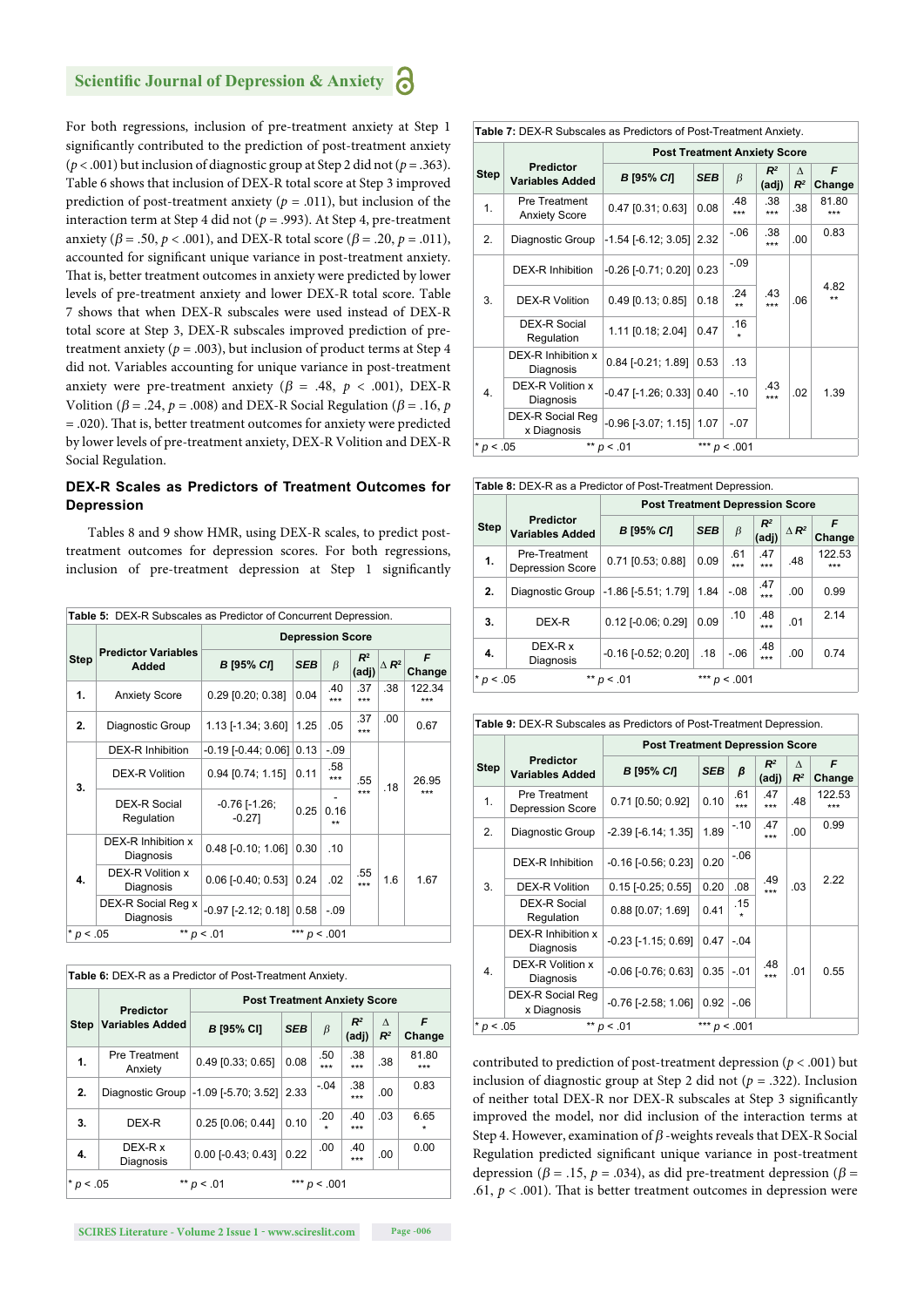predicted by lower pre-treatment scores in depression and social regulation problems.

#### **DISCUSSION**

This study aimed to test whether EF, as measured by DEX-R, was related to concurrent symptom severity of depression and anxiety after controlling for comorbidity, and whether it could predict treatment outcomes following GCBT for outpatients with depression and anxiety disorders. Consistent with our hypothesis and previous research [10,13], executive dysfunction predicted concurrent symptom severity in anxiety after controlling for comorbid depression, and concurrent depression after controlling for comorbid anxiety. Analyses using subscales were consistent with hypotheses that, after controlling for comorbidity, problems in inhibition would be concurrently associated with anxiety, and problems with volition associated with depression.

Consistent with our predictions, DEX-R significantly predicted reductions in anxiety following participation in a GCBT. However, contrary to predictions, DEX-R did not predict treatment outcomes for depression. The prediction of outcomes from DEX-R subscales also differed from hypotheses. We will first discuss the pattern DEX-R of subscales in the prediction of concurrent anxiety and depression, then in the prediction of treatment outcomes.

Consistent with our hypothesis and previous literature [9], after controlling for comorbid depression, severity of pre-treatment anxiety was predicted by executive deficits in inhibition. Also, consistent with our hypotheses, after controlling for comorbid anxiety, depression scores were predicted by executive problems with volition; this is consistent with previous reports that patients with depression have difficulties in organization and initiating goal-directed activities [7]. This suggests that findings by Oei et al. [34] that patients with anxiety had greater deficits in Volition as well as Inhibition may have been due to comorbid depression. The current study shows that, after controlling for comorbidity, problems with volition are associated with depression but not anxiety.

Additional to our hypotheses, after controlling for comorbid anxiety, severity of pre-treatment depression was also predicted by lower scores on social regulation. Social Regulation reflects a lack of concern in social situations. So, higher levels of depression symptomatology were predicted by higher levels of social concern, rather than indifference to social rules typical of executive dysfunction. There is little previous literature examining the relationship between concern for social rules and depression. Oei et al. [34] reported no significant differences in Social Regulation between depression patients and a community sample. Perhaps the relationship between depression and high social concern in this study reflects social discomfort. Zahn et al. [52] found that depression patients in remission retrospectively reported high levels of selfdisgust, guilt and shame. Collazzoni et al. [53] found that humiliation differentiated clinically depressed subjects, from a carefully matched non-clinical sample. It is possible then that the relationship between social regulation and depression in this study may reflect social discomfort and embarrassment.

In this study higher pre-treatment anxiety scores were predicted, not only by higher scores on DEX-R, but also by the interaction of DEX-R and diagnosis. That is, higher levels of executive dysfunction predicted proportionately higher levels of anxiety for anxiety patients than for depression patients. This pattern of results can be interpreted through considering differences in scores on clinical measures for patients with a primary diagnosis of anxiety versus depression. Patients with an anxiety diagnosis had higher scores than depression patients, on anxiety, depression, DEX-R total score, and problems with Inhibition. This suggests that patients with a primary diagnosis of anxiety were more likely to have a secondary diagnosis of depression than vice versa. This is consistent with previous findings that depression can develop as a secondary issue to anxiety [54] and to mild to moderate traumatic brain injury [55].

Analyses using DEX-R scales to predict treatment outcomes in anxiety showed some departures from hypotheses. Consistent with hypotheses, total DEX-R scores predicted treatment outcomes in symptom severity for anxiety. However, contrary to predictions, and previous literature linking inhibition problems with anxiety [9], Volition and Social Regulation rather than Inhibition predicted poorer treatment outcomes in anxiety. Why might this be? Problems with response inhibition are common for patients with anxiety. However, CBT teaches patients with anxiety to better manage their automatic responses. So perhaps GCBT helped treat problems with inhibiting responses common to anxiety and executive dysfunction, by enabling patients to respond in more flexible ways to aversive stimuli. In the current sample, depression was higher for patients with an anxiety diagnosis than for patients with a depression diagnosis. Perhaps comorbid depression associated with volition problems predicted poor outcomes<sup>1</sup>. Patients with comorbid depression may not have had issues related to depression addressed within the time frame given that the GCBT program was intended primarily to address issues associated with anxiety. Deficits in planning and initiating associated with lower scores in in Volition may have been associated with poorer participation in group activities and homework for these outpatients, which affected treatment outcomes.

Regressions using DEX-R scales to predict treatment outcomes in depression also showed some unexpected results. Contrary to hypotheses, neither total DEX-R score, nor problems with Volition predicted post-treatment depression scores. The sample for this study included psychiatric outpatients with major depressive disorder. As lack of volition is a key symptom of depression [7], patients would have had major deficits in volition. Therefore, eight sessions of GCBT over four weeks of GCBT may have been insufficient to produce significant change, which may have effected prediction of treatment outcomes by DEX-R. Although this explanation seems plausible, further vigorous research is needed. The only DEX-R subscale which predicted treatment outcomes in depression was Social Regulation, with poorer treatment outcomes predicted by greater deficits in social awareness characteristic of executive dysfunction. Perhaps a lack of concern about group rules impeded participation in GCBT.

This study investigated executive dysfunction measured by the DEX-R questionnaire with psychiatric outpatients diagnosed with anxiety or depression. Executive dysfunction predicted both concurrent anxiety and depression after controlling for comorbidity. Problems in inhibiting responses predicted concurrent anxiety; problems with Volition and Social Regulation predicted concurrent depression. Greater EF problems in Volition and Social Regulation predicted poorer treatment outcomes for anxiety. Strengths of the study included a real-world sample and a longitudinal data set. Weaknesses included reliance on self-report measures, which are limited by individuals' insight into their own abilities. A further

<sup>1</sup> Indeed when regressions were repeated controlling for depression as well as anxiety at Step 1, Volition no longer predicted treatment outcomes.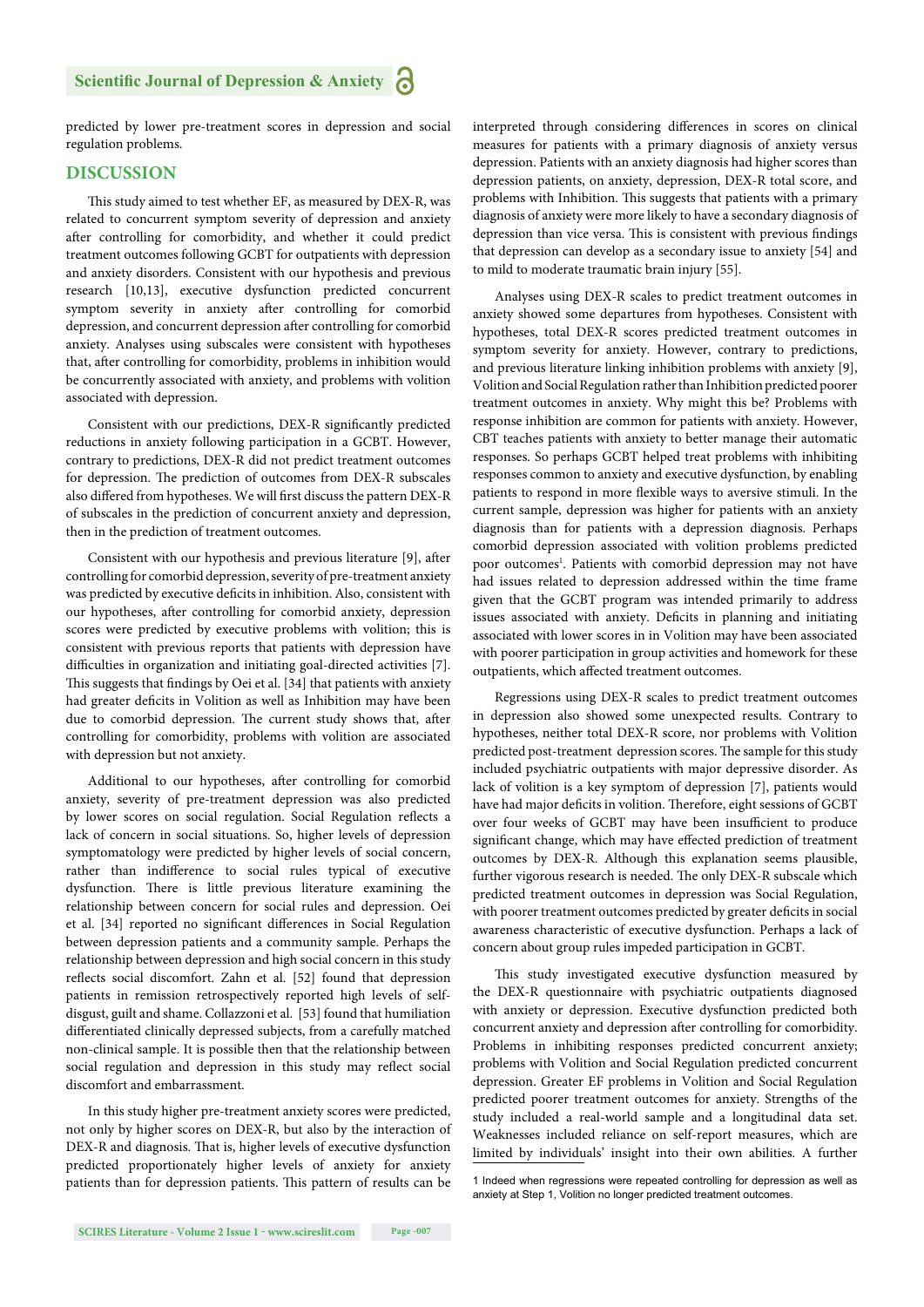limitation is that no control group was utilized.

The findings suggest that screening patients with anxiety for executive dysfunction may predict receptivity to CBT. Social regulation was relevant for treatment outcomes for both patients with depression, and patients for anxiety. Checking social regulation scores prior to CBT may identify individuals who may have difficulty participating in a group and may benefit more from individual therapy. Individuals with executive dysfunction may benefit from incorporation of neurocognitive training strategies along with traditional approaches in order to improve therapeutic gains. Neurocognitive training has been found to improve EF and social ability in brain injured samples and schizophrenic patients [56,57]. Future research could test the effectiveness of incorporating neurocognitive training into CBT for individuals with anxiety diagnoses following pre-treatment screening for EF deficits.

#### **ACKNOWLEDGEMENTS**

Dr. Oei is now an Emeritus Professor of UQ. We would like to thank the participants of this study.

#### **REFERENCES**

- 1. Carlson SM. Developmentally sensitive measures of executive function in preschool children. Developmental Neuropsychology. 2005; 28: 595-616. https://goo.gl/rvfFXE
- 2. Lezak MD, Howieson D, Loring D. Neuropsychological assessment. 4th ed. New York: Oxford University Press. 2004. https://goo.gl/8NFT2X
- 3. Wilson BA, Alderman N, Burgess PW, Emslie H, Evans J. Behavioural assessment of the dysexecutive syndrome. Bury St Edmunds, England: Thames Valley Test Company. 1996. https://goo.gl/wSyDRE
- 4. American Psychiatric Association. Diagnostic and statistical manual of mental disorders: DSM-5. Washington, DC: American Psychiatric Pub. 2013. https://goo.gl/fKxohG
- 5. Airaksinen E, Larsson M, Forsell Y. Neuropsychological functions in anxiety disorders in population-based samples: evidence of episodic memory dysfunction. J Psychiatr. 2005; 39: 207-214. https://goo.gl/w6h8dx
- 6. Austin MP, Mitchell P, Wilhelm K, Parker G, Hickie I, Brodaty H et al. Cognitive function in depression: a distinct pattern of frontal impairment in melancholia? Psychol Med. 1999; 29: 73-85. https://goo.gl/7G66Wk
- 7. Nitschke JB, Mackiewicz KL. Prefrontal and anterior cingulate contributions to volition in depression. Int Rev Neurobiol. 2005; 67: 73-94. https://goo.gl/5xnMRK
- 8. Burgess PW, Alderman N, Evans J, Emslie H, Wilson BA. The ecological validity of tests of executive function. Journal of the international neuropsychological society. 1998; 4: 547-558. https://goo.gl/9dGoLM
- 9. Ludewig S, Ludewig K, Geyer MA, Hell D, Vollenweider FX. Prepulse inhibition deficits in patients with panic disorder. Depress Anxiety. 2002; 15: 55-60. https://goo.gl/B5gThb
- 10. Snyder HR. Major depressive disorder is associated with broad impairments on neuropsychological measures of executive function: A meta-analysis and review. Psychol Bull. 2013; 139: 81-132. https://goo.gl/j34VgM
- 11. McDermott LM, Ebmeier KP. A meta-analysis of depression severity and cognitive function. J Affect Disord. 2009; 119: 1-8. https://goo.gl/ETvmA1
- 12. Rock PL, Roiser JP, Riedel WJ, Blackwell AD. Cognitive impairment in depression: a systematic review and meta-analysis. Psychol Med. 2014; 44: 2029-2040. https://goo.gl/cbp4Uw
- 13. Snyder HR, Kaiser RH, Warren SL, Heller W. Obsessive-compulsive disorder is associated with broad impairments in executive function: A meta-analysis. Clinical Psychological Science. 2015; 3: 301-330. https://goo.gl/tLY1ae
- 14. Shin NY, Lee TY, Kim E, Kwon JS. Cognitive functioning in obsessivecompulsive disorder: a meta-analysis. Psychol Med. 2014; 44: 1121-1130. https://goo.gl/aYd1Lx
- 15. Scott JC, Matt GE, Wrocklage KM, Crnich C, Jordan J, Southwick SM, Krystal JH et al. A quantitative meta-analysis of neurocognitive functioning in posttraumatic stress disorder. Psychol Bull. 2015; 141: 105-140. https://goo.gl/GnJd7u
- 16. Polak AR, Witteveen AB, Reitsma JB, Olff M. The role of executive function in posttraumatic stress disorder: A systematic review. Journal of affective disorders. 2012; 141: 11-21. https://goo.gl/p2WqfF
- 17. O'Sullivan K, Newman EF. Neuropsychological impairments in panic disorder: a systematic review. Journal of Affective Disorders. 2014; 167: 268- 284. https://goo.gl/ebgsfH
- 18. Mantella RC, Butters MA, Dew MA, Mulsant BH, Begley AE, Tracey B et al. Cognitive impairment in late-life generalized anxiety disorder. Am J Geriatr Psychiatry. 2007; 15: 673-679. https://goo.gl/RehN1k
- 19. Fujii Y, Kitagawa N, Shimizu Y, Mitsui N, Toyomaki A, Hashimoto N, Kako Y, Tanaka T, Asakura S, Koyama T, Kusumi I. Severity of generalized social anxiety disorder correlates with low executive functioning. Neuroscience letters. 2013; 543: 42-46. https://goo.gl/zUaVd2
- 20. Driessen E, Hollon SD, Bockting CL, Cuijpers P, Turner EH. Does publication bias inflate the apparent efficacy of psychological treatment for major depressive disorder? A systematic review and meta-analysis of US National Institutes of Health-funded trials. PLoS One. 2015; 10: 137864. https://goo.gl/VTpNrq
- 21. Dingle GA, Oei TP, Young RM. Mechanisms of change in negative thinking and urinary monoamines in depressed patients during acute treatment with group cognitive behavior therapy and antidepressant medication. Psychiatry Res. 2010; 175: 82-89. https://goo.gl/sjENQA
- 22. Free ML, Oei TP. Biological and psychological processes in the treatment and maintenance of depression. Clin Psychol Rev. 1989; 9: 653-688. https://goo.gl/MdBrk1
- 23. Bandelow B, Reitt M, Rover C, Michaelis S, Gorlich Y, Wedekind D. Efficacy of treatments for anxiety disorders: a meta-analysis. Int Clin Psychopharmacol. 2015; 30: 183-192. https://goo.gl/U7mvM8
- 24. Tunvirachaisakul C, Gould RL, Coulson MC, Ward EV, Reynolds G, Gathercole RL et al. Predictors of treatment outcome in depression in later life: a systematic review and meta-analysis. Journal of affective disorders. 2018; 227: 164-182. https://goo.gl/NjKxCb
- 25. Pimontel MA, Rindskopf D, Rutherford BR, Brown PJ, Roose SP, Sneed JR. A meta-analysis of executive dysfunction and antidepressant treatment response in late-life depression. Am J Geriatr Psychiatry. 2016; 24: 31-41. https://goo.gl/HVTWGP
- 26. Mayberg HS, Brannan SK, Mahurin RK, Jerabek PA, Brickman JS, Tekell JL et al. Cingulate function in depression: a potential predictor of treatment response. Neuroreport. 1997; 8: 1057-1061. https://goo.gl/ZNeP2a
- 27. Pizzagalli DA, Peccoralo LA, Davidson RJ, Cohen JD. Resting anterior cingulate activity and abnormal responses to errors in subjects with elevated depressive symptoms: A 128-channel EEG study. Human brain mapping. 2006; 27: 185-201. https://goo.gl/8rvruz
- 28. Gyurak A, Patenaude B, Korgaonkar MS, Grieve SM, Williams LM, Etkin A. Frontoparietal activation during response inhibition predicts remission to antidepressants in patients with major depression. Biol Psychiatry. 2016; 79: 274-281. https://goo.gl/eURe6G
- 29. Mohlman J. More power to the executive? A preliminary test of CBT plus executive skills training for treatment of late-life GAD. Cognitive and Behavioral Practice. 2008; 15: 306-316. https://goo.gl/oEjKSh
- 30. Mohlman J, Gorman JM. The role of executive functioning in CBT: a pilot study with anxious older adults. Behav Res Ther. 2005; 43: 447-465. https://goo.gl/envGQD
- 31. Johnco C, Wuthrich VM, Rapee RM. The influence of cognitive flexibility on treatment outcome and cognitive restructuring skill acquisition during cognitive behavioural treatment for anxiety and depression in older adults: Results of a pilot study. Behav Res Ther. 2014; 57: 55-64. https://goo.gl/ra4i9A
- 32. Vandborg SK, Hartmann TB, Bennedsen BE, Pedersen AD, Thomsen PH. Can memory and executive functions in patients with obsessive–compulsive disorder predict outcome of cognitive behavioural therapy? Nordic journal of psychiatry. 2016; 70: 183-189. https://goo.gl/qNrBHY